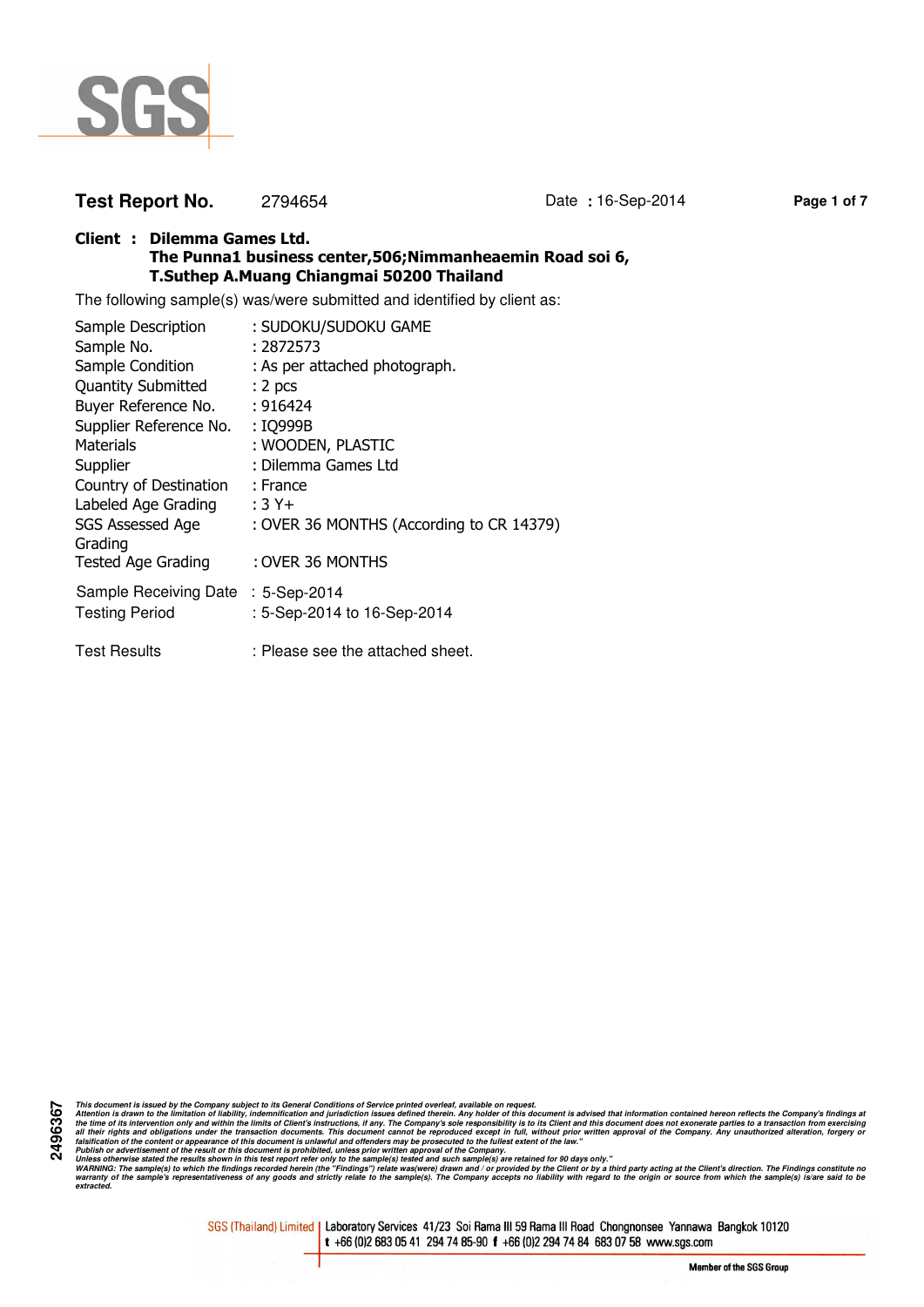

# **Test Report No.** 2794654 Date **:** 16-Sep-2014 **Page 2 of 7**

## **Test Requested & Result Summary**

Test Requested : For compliance with the European Standard on Safety of Toys :- 1. EN71 Part 1:2011+A3:2014 - Mechanical and Physical Properties 2. EN71 Part 3:2013 - Migration of certain elements

Result Summary : Test Parameter Conclusion<br>1. EN71 Part 1:2011+A3:2014 - Mechanical and Physical Properties FASS 1. EN71 Part 1:2011+A3:2014 - Mechanical and Physical Properties PASS<br>2. EN71 Part 3:2013-Migration of certain elements 2. EN71 Part 3:2013-Migration of certain elements

- Labeling requirement (Washing/Cleaning Label, CE mark, importer See Result on page 4 of 7 manufacturer mark (name,address),product identification) according to the Directive 2009/48/EC-Safety of toys

Remark : Test results in this report are applicable for the item tested and reflects the tested sample as received.

**Signed for and on behalf of SGS (Thailand) Limited**

**Rutchuporn Moungsom Laboratory manager - Toy and Hardgood**

**2496367**

This document is issued by the Company subject to its General Conditions of Service printed overled, available on regard.<br>Attention is drawn to the ilmitation of liability, indemnification and jurisdiction issues defined t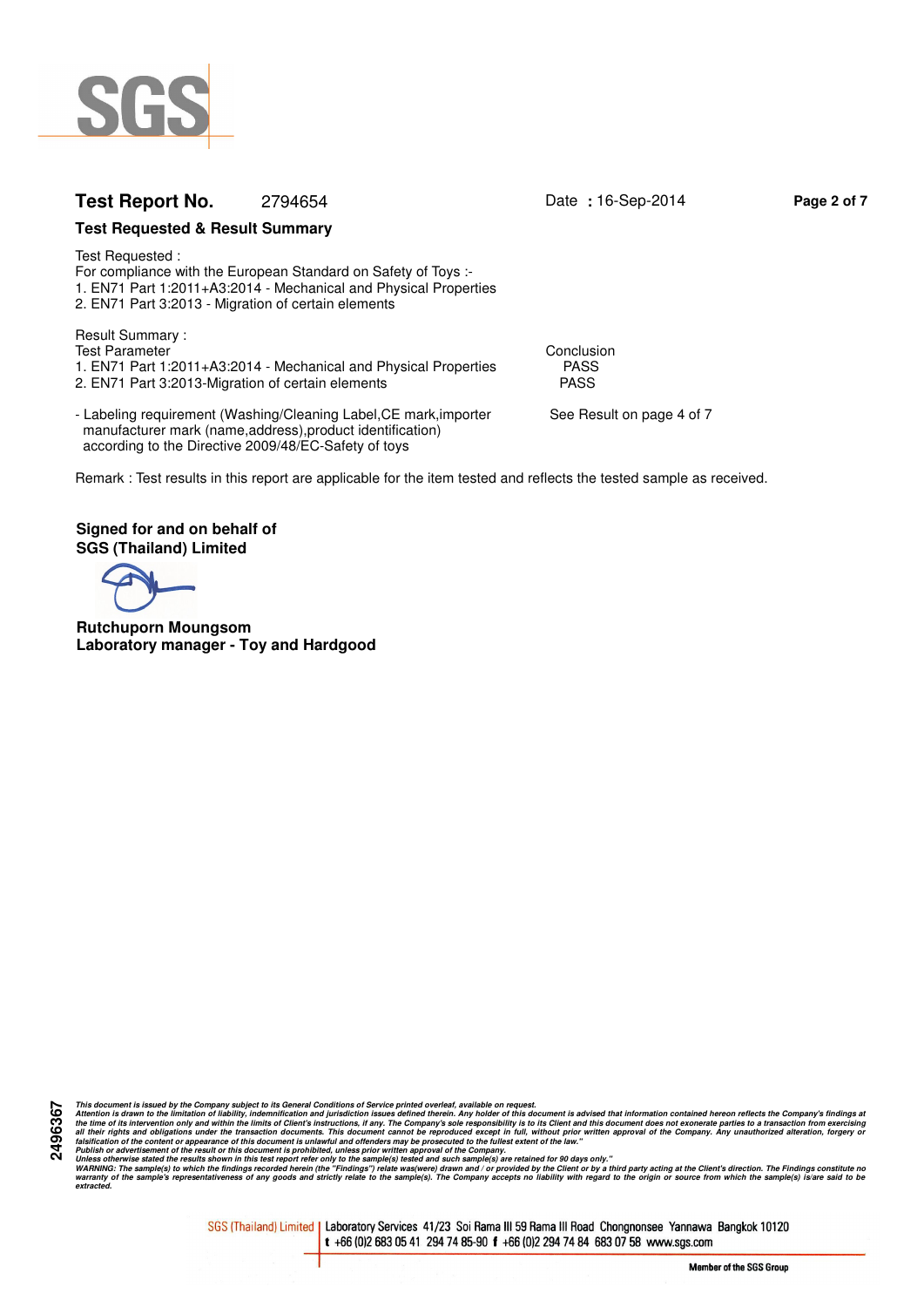

# **Test Report No.** 2794654 Date **:** 16-Sep-2014 **Page 3 of 7**

**TEST RESULTS**

## **Mechanical and Physical Properties**

Test Method : As specified in EN 71-1:2011+A3:2014

| <b>Clause</b>                 | <b>Description</b>                                                                                                                                                                                                                                                                                                                                                                                                                                                                                                                                                                                                                                                                                                                                                                                                                                                                                                                                                                                                                                                                                                                                                                                                                                                                                                                                                                                                                                                    | <b>Results</b>                                           |
|-------------------------------|-----------------------------------------------------------------------------------------------------------------------------------------------------------------------------------------------------------------------------------------------------------------------------------------------------------------------------------------------------------------------------------------------------------------------------------------------------------------------------------------------------------------------------------------------------------------------------------------------------------------------------------------------------------------------------------------------------------------------------------------------------------------------------------------------------------------------------------------------------------------------------------------------------------------------------------------------------------------------------------------------------------------------------------------------------------------------------------------------------------------------------------------------------------------------------------------------------------------------------------------------------------------------------------------------------------------------------------------------------------------------------------------------------------------------------------------------------------------------|----------------------------------------------------------|
| 4<br>4.1<br>4.7<br>4.8<br>4.9 | General requirements<br>Material cleanliness**<br>Edges<br>Points and metallic wires<br>Protruding parts                                                                                                                                                                                                                                                                                                                                                                                                                                                                                                                                                                                                                                                                                                                                                                                                                                                                                                                                                                                                                                                                                                                                                                                                                                                                                                                                                              | <b>PASS</b><br><b>PASS</b><br><b>PASS</b><br><b>PASS</b> |
| 5<br>5.1                      | Toys intended for children under 36 months<br>General requirements<br>(Remark: Small parts were found. Therefore, the product should be warned in<br>accordance with 7.2.)                                                                                                                                                                                                                                                                                                                                                                                                                                                                                                                                                                                                                                                                                                                                                                                                                                                                                                                                                                                                                                                                                                                                                                                                                                                                                            | N/A                                                      |
| 6                             | Packaging                                                                                                                                                                                                                                                                                                                                                                                                                                                                                                                                                                                                                                                                                                                                                                                                                                                                                                                                                                                                                                                                                                                                                                                                                                                                                                                                                                                                                                                             | N/A                                                      |
| $\overline{7}$                | Warnings, markings and instructions for use<br>(Note: It is drawn to your attention that the warnings, precautions and<br>instructions for use should be given in the national language(s) of the country<br>where the product is sold. Only English/ French was reviewed.)                                                                                                                                                                                                                                                                                                                                                                                                                                                                                                                                                                                                                                                                                                                                                                                                                                                                                                                                                                                                                                                                                                                                                                                           |                                                          |
| 7.1                           | General<br>(Remark: The manufacturer shall mark the warnings in a clearly visible, easily<br>legible and understandable and accurate manner on the product, on an<br>affixed label or on the packaging.<br>In addition, the warnings shall be included in the instructions for use which<br>accompany the product.<br>A toy shall not bear a warning that conflicts with the intended use of the toy,<br>as determined by virtue of its function, dimension and characteristics.<br>The warnings shall be preceded by the words "Warning" or "Warnings", as<br>appropriate. The word "Warning" or "Warnings" may be followed by e.g. an<br>exclamation mark.<br>Warnings which determine the decision to purchase the toy shall appear on<br>the consumer packaging or be otherwise clearly visible to the consumer<br>before the purchase.<br>Small toys that are sold without packaging (for example from a display box or<br>from a vending machine) shall have the appropriate warnings affixed to them.<br>In all cases the warning shall be clearly legible at the point of sale.<br>It is not sufficient to place the warning(s) only on a display box.<br>NOTE The requirement that warnings must be clearly visible to the consumer<br>at the time of purchase applies also in cases where the purchase is made<br>on-line (e.g. internet)<br>or by catalogue or by other means where the buyer does not have access to<br>the toy at the time of purchase.) | <b>PASS</b>                                              |

This document is issued by the Company subject to its General Conditions of Service printed overled, available on regard.<br>Attention is drawn to the ilmitation of liability, indemnification and jurisdiction issues defined t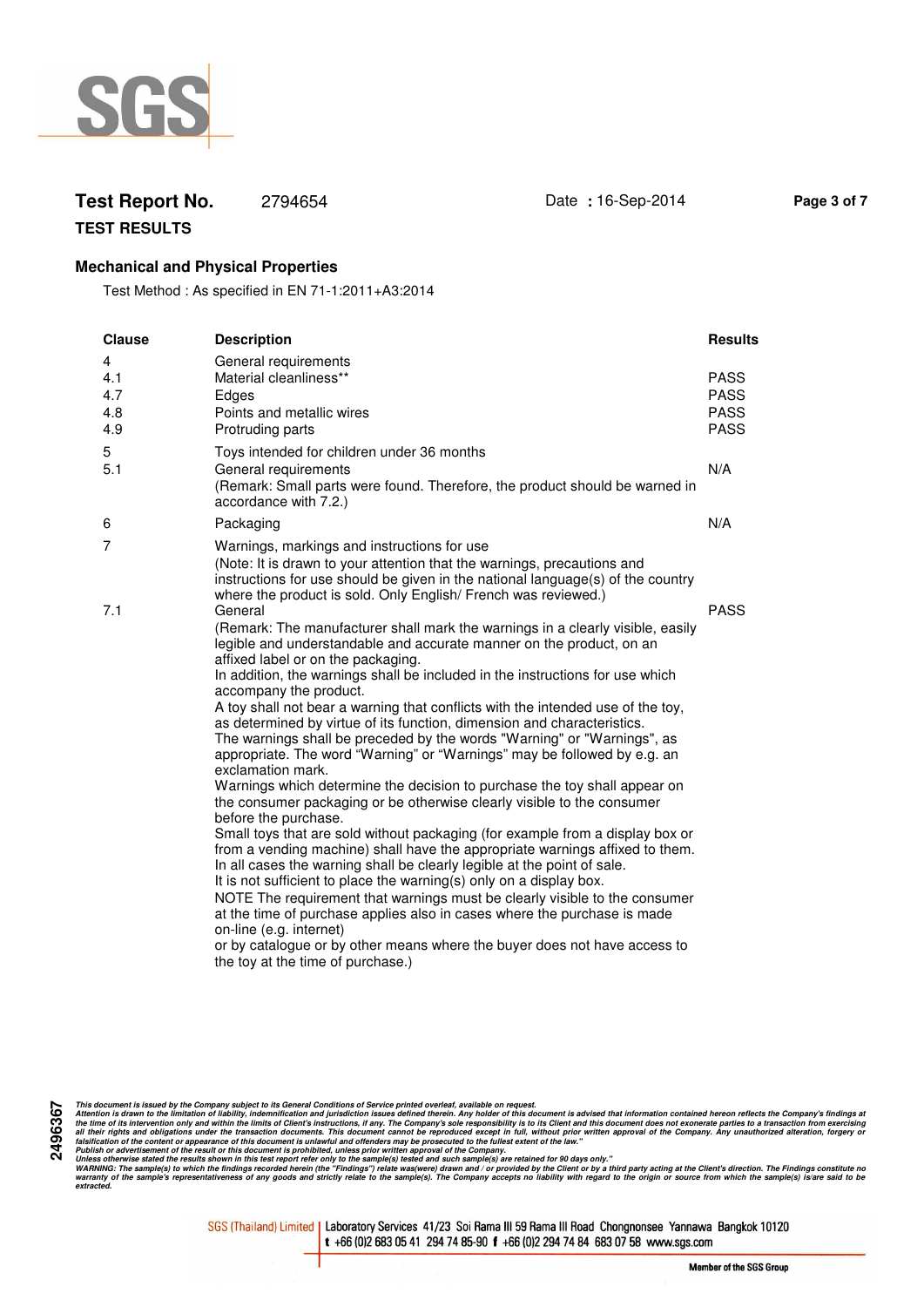

# **Test Report No.** 2794654 Date **:** 16-Sep-2014 **Page 4 of 7**

## **TEST RESULTS**

7.2 Toys not intended for children under 36 months PASS (Remark: Small parts were found as received . It is acceptable, because appropriate warning was found on the packaging.)

Remark : 1. Only applicable clauses were shown.

2.  $N/A = Not$  applicable.

3. \*\* = Visual examination only.

#### **Labeling requirement (Washing/Cleaning instruction, CE mark, importer / manufacturer name and address, product identification) according to the Directive 2009/48/EC - Safety of toys**

| Summary table:            |                           |               |  |
|---------------------------|---------------------------|---------------|--|
|                           | <b>Observation Result</b> | Location      |  |
| CE mark                   | Present                   | Packaging     |  |
| Manufacturer's<br>Name    | Absent                    | Toy/Packaging |  |
| Manufacturer's<br>Address | Absent                    | Toy/Packaging |  |
| Importer's Name           | Present                   | Packaging     |  |
| Importer's Address        | Present                   | Packaging     |  |
| Product ID                | Present                   | Packaging     |  |

# Note:

1. According to Directive 2009/48/EC, a toy intended for use by children under 36 months must be designed and manufactured in such a way that it can be cleaned. A textile toy must, to this end, be washable, except if it contains a mechanism that may be damaged if soak washed. The manufacturer should, if applicable, provide instructions on how the toy has to be cleaned.

2. CE marking should be visible from outside the packaging and its height must be at least 5mm.

3. Manufacturer's and Importer's name, registered trade name or registered trade mark and the address at which the manufacturer can be contacted must be indicated on the toy or, where that is not possible, on its packaging or in a document accompanying the toy.

4. Manufacturers must ensure that their toys bear a type, batch, serial or model number or other element allowing their identification, or where the size or nature of the toy does not allow it, that the required information is provided on the packaging or in a document accompanying the toy.

This document is issued by the Company subject to its General Conditions of Service printed overled, available on regard.<br>Attention is drawn to the ilmitation of liability, indemnification and jurisdiction issues defined t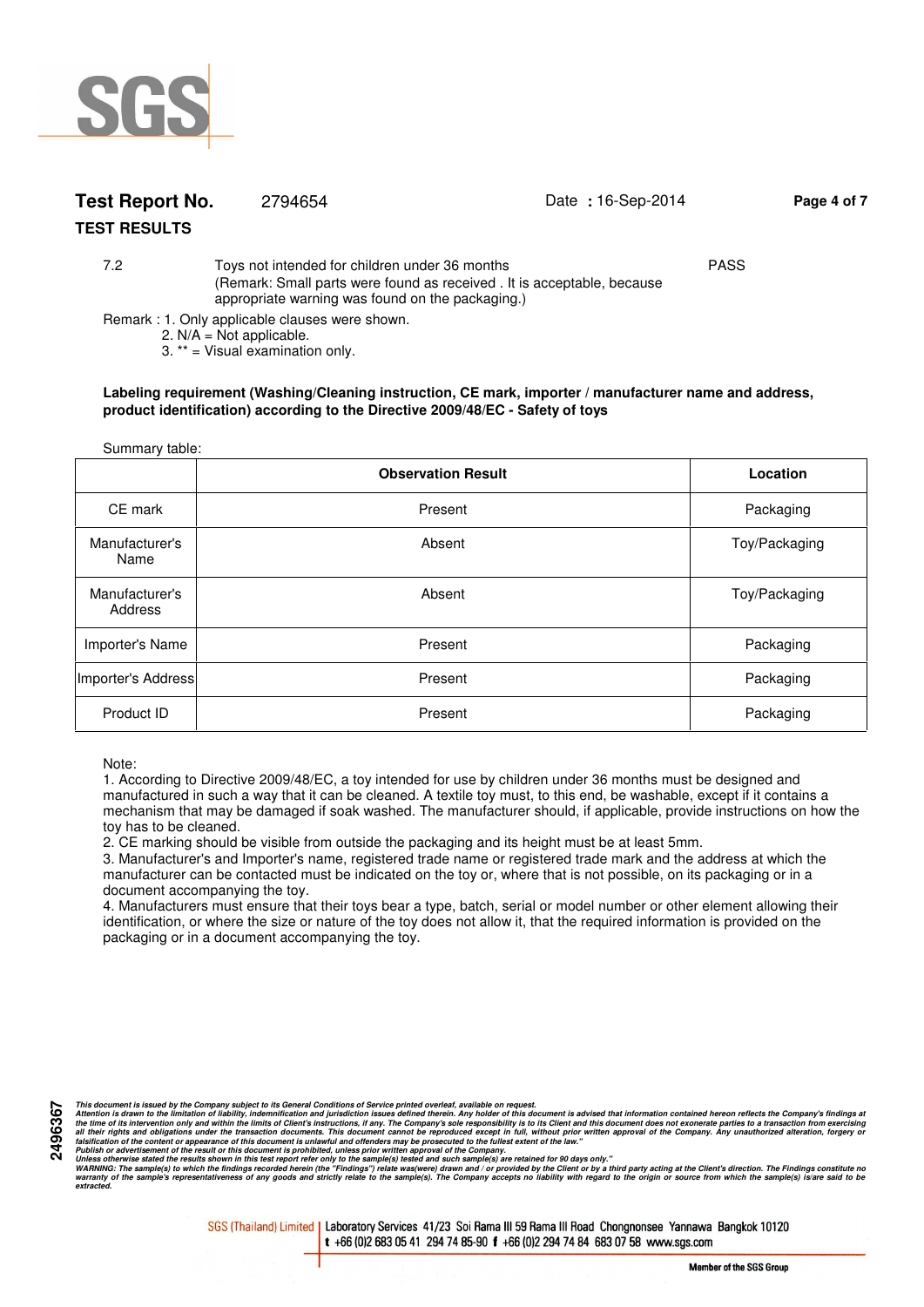

# **Test Report No.** 2794654 Date **:** 16-Sep-2014 **Page 5 of 7**

# **TEST RESULTS**

## **EN71-3 : 2013 - Migration of certain elements**

### **Category III : Scrapped-off toy material**

#### **Method : With reference to EN-71-3 : 2013. Analysis of general elements was performed by ICP-OES and ICP-MS. Chromium (III) was obtained by calculation ,chromium (VI) was analyzed by UV-VIS.**

| <b>Analysis</b>                 |           |               | <b>Result</b><br>(mg/kg) |               | Limit<br>(mg/kg) |
|---------------------------------|-----------|---------------|--------------------------|---------------|------------------|
|                                 |           | Sample (1)    | Sample (2)               | Sample (3)    |                  |
| Aluminium (Al)                  | (Soluble) | <10           | $<$ 10                   | 49            | 70,000           |
| Antimony (Sb)                   | (Soluble) | $<$ 15        | $<$ 15                   | < 15          | 560              |
| Arsenic (As)                    | (Soluble) | $<$ 15        | $<$ 15                   | $<$ 15        | 47               |
| Barium (Ba)                     | (Soluble) | 10            | $<$ 5                    | $5$           | 18,750           |
| Boron (B)                       | (Soluble) | <10           | $<$ 10                   | < 10          | 15,000           |
| Cadmium (Cd)                    | (Soluble) | $5$           | $<$ 5                    | $5$           | 17               |
| Chromium (Cr)                   | (Soluble) | <0.2          | < 0.2                    | < 0.2         | --               |
| Chromium (III) (Cr (III))***    | (Soluble) | Not conducted | Not conducted            | Not conducted | 460              |
| $(Cr (VI))***$<br>Chromium (VI) | (Soluble) | Not conducted | Not conducted            | Not conducted | 0.2              |
| Cobalt (Co)                     | (Soluble) | <10           | $<$ 10                   | <10           | 130              |
| Copper (Cu)                     | (Soluble) | <10           | $<$ 10                   | <10           | 7,700            |
| Lead (Pb)                       | (Soluble) | $<$ 5         | $<$ 5                    | $<$ 5         | 160              |
| Manganese (Mn)                  | (Soluble) | <10           | $<$ 10                   | <10           | 15,000           |
| Mercury (Hg)                    | (Soluble) | $5$           | $<$ 5                    | $<$ 5         | 94               |
| Nickel (Ni)                     | (Soluble) | <10           | $<$ 10                   | <10           | 930              |
| Selenium (Se)                   | (Soluble) | $<$ 15        | $<$ 15                   | < 15          | 460              |
| Strontium (Sr)                  | (Soluble) | <10           | $<$ 10                   | <10           | 56,000           |
| Tin (Sn)                        | (Soluble) | <10           | $<$ 10                   | <10           | 180,000          |
| Organic Tin <sup>^</sup>        | (Soluble) | Not conducted | Not conducted            | Not conducted | 12               |
| Zinc (Zn)                       | (Soluble) | $<$ 10        | $<$ 10                   | $<$ 10        | 46,000           |
| Conclusion                      |           | <b>PASS</b>   | <b>PASS</b>              | <b>PASS</b>   |                  |

**2496367**

This document is issued by the Company subject to its General Conditions of Service printed overled, available on regard.<br>Attention is drawn to the ilmitation of liability, indemnification and jurisdiction issues defined t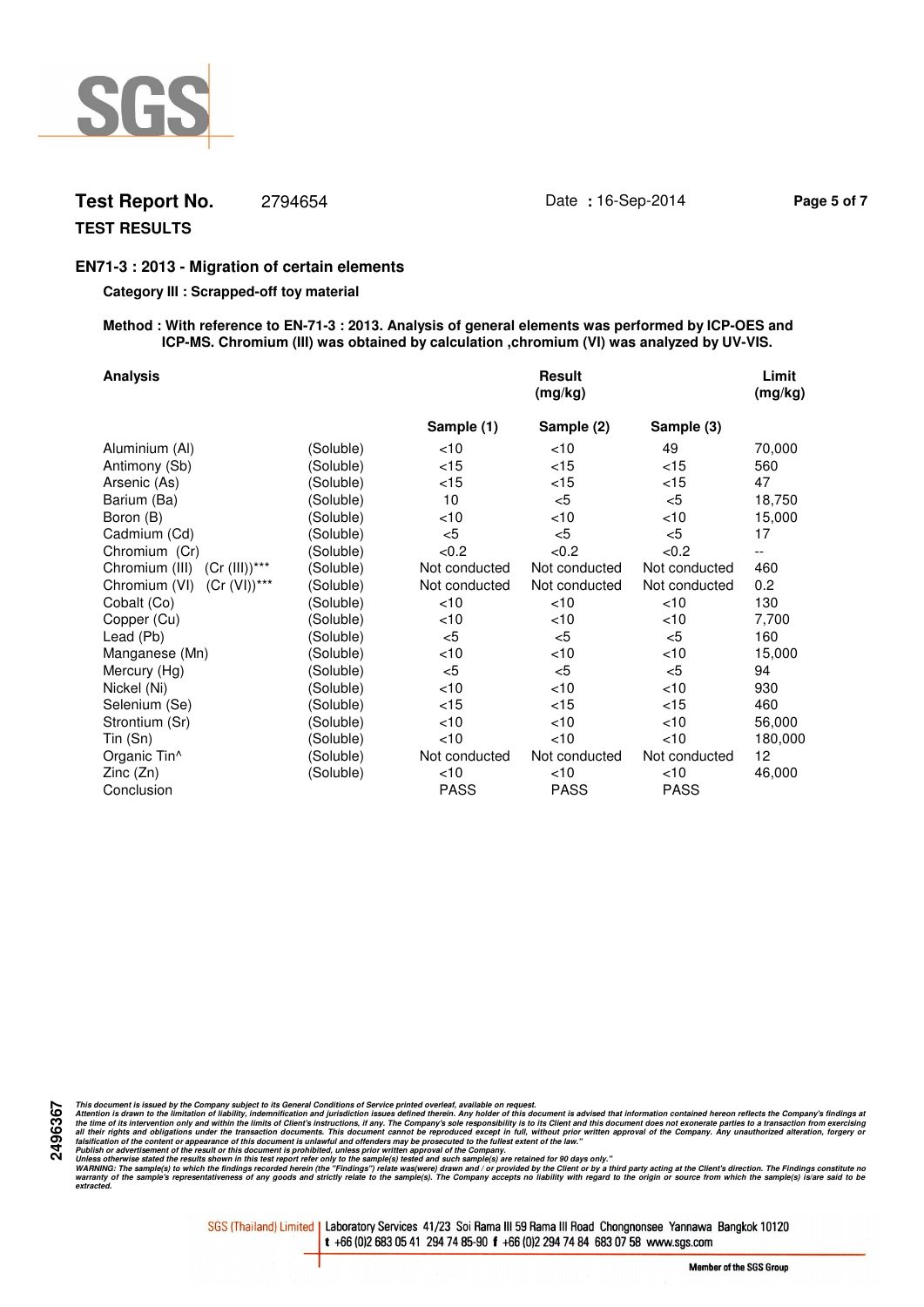

# **Test Report No.** 2794654 Date **:** 16-Sep-2014 **Page 6 of 7 TEST RESULTS**

| <b>Analysis</b>                    |           |               | <b>Result</b><br>(mg/kg) | Limit<br>(mg/kg) |
|------------------------------------|-----------|---------------|--------------------------|------------------|
|                                    |           | Sample (4)    | Sample (5)               |                  |
| Aluminium (Al)                     | (Soluble) | 23            | 126                      | 70,000           |
| Antimony (Sb)                      | (Soluble) | $<$ 15        | $<$ 15                   | 560              |
| Arsenic (As)                       | (Soluble) | $<$ 15        | $<$ 15                   | 47               |
| Barium (Ba)                        | (Soluble) | 13            | $<$ 5                    | 18,750           |
| Boron (B)                          | (Soluble) | $<$ 10        | $<$ 10                   | 15,000           |
| Cadmium (Cd)                       | (Soluble) | $<$ 5         | $<$ 5                    | 17               |
| Chromium (Cr)                      | (Soluble) | 0.3           | <0.2                     | --               |
| $(Cr (III))***$<br>Chromium (III)  | (Soluble) | 0.3           | Not conducted            | 460              |
| $(Cr (VI))^{***}$<br>Chromium (VI) | (Soluble) | <0.2          | Not conducted            | 0.2              |
| Cobalt (Co)                        | (Soluble) | < 10          | < 10                     | 130              |
| Copper (Cu)                        | (Soluble) | $<$ 10        | $<$ 10                   | 7,700            |
| Lead (Pb)                          | (Soluble) | $<$ 5         | $<$ 5                    | 160              |
| Manganese (Mn)                     | (Soluble) | $<$ 10        | $<$ 10                   | 15,000           |
| Mercury (Hg)                       | (Soluble) | $<$ 5         | $<$ 5                    | 94               |
| Nickel (Ni)                        | (Soluble) | $<$ 10        | $<$ 10                   | 930              |
| Selenium (Se)                      | (Soluble) | $<$ 15        | $<$ 15                   | 460              |
| Strontium (Sr)                     | (Soluble) | $<$ 10        | $<$ 10                   | 56,000           |
| Tin (Sn)                           | (Soluble) | $<$ 10        | < 10                     | 180,000          |
| Organic Tin <sup>^</sup>           | (Soluble) | Not conducted | Not conducted            | 12               |
| Zinc(Zn)                           | (Soluble) | 26            | $<$ 10                   | 46,000           |
| Conclusion                         |           | <b>PASS</b>   | <b>PASS</b>              |                  |

Sample description :

1. Black screen removed from clear plastic (Number)

2. Red coating removed from wood

3. White coating removed from wood

4. Clear plastic sticker

**2496367**

5. Natural wood with lacquer coating

Remark : 1. Results shown are based on the total weight of dry sample.

 $2. < =$  Less than

3. 1 mg/kg = 1 ppm (part per million)

- 4. \*\*\* = Confirmation test of soluble chromium (III) & chromium (VI) is not required in case of soluble chromium does not exceed their requirements as specified in EN71-3: 2013
- 5. ^ = Confirmation test of soluble organic tin is not required in case of soluble tin, after conversion, does not exceed the soluble organic tin requirement as specified in EN71-3: 2013.

This document is issued by the Company subject to its General Conditions of Service printed overled, available on regard.<br>Attention is drawn to the ilmitation of liability, indemnification and jurisdiction issues defined t